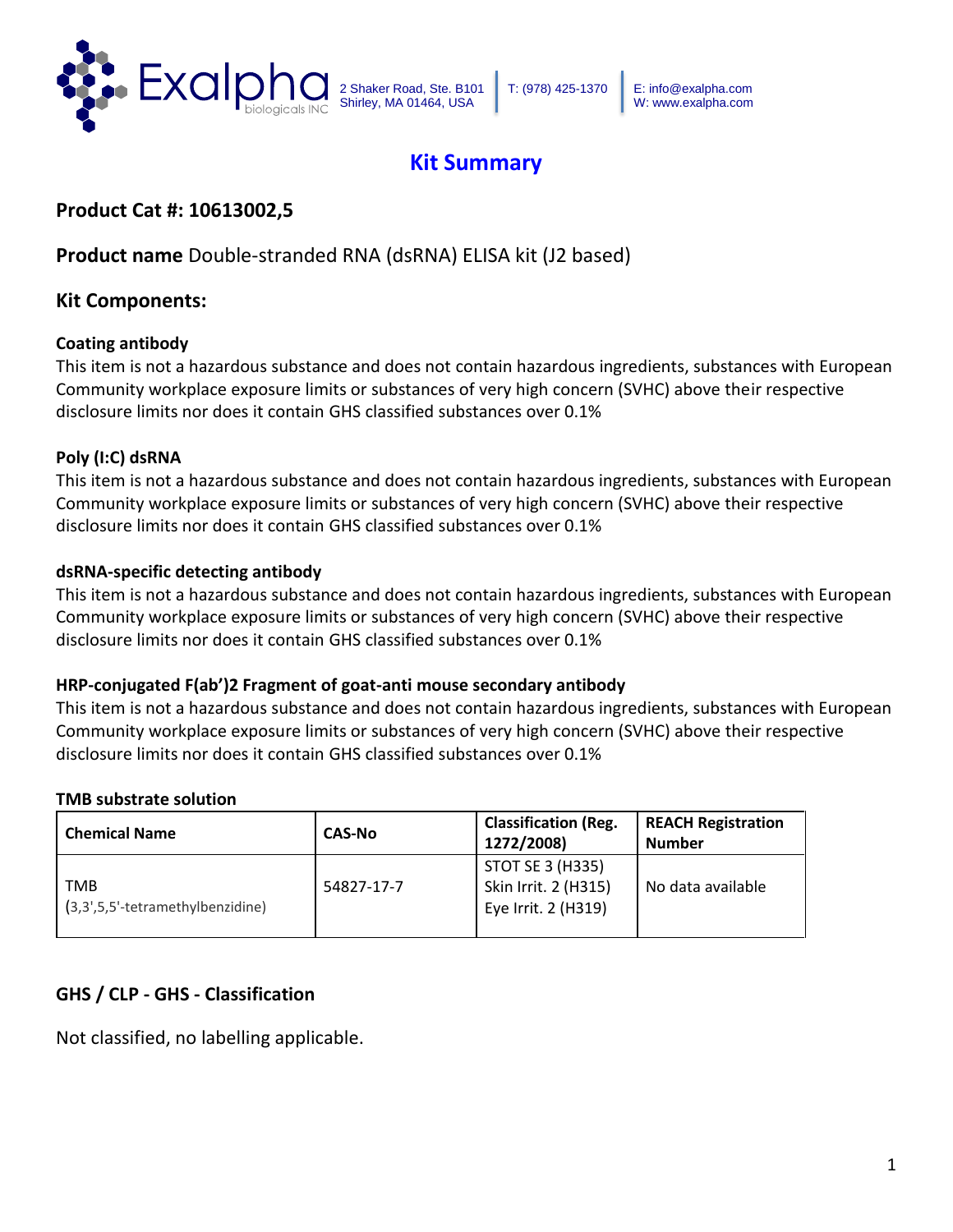

T: (978) 425-1370 E: info@exalpha.com W: www.exalpha.com

#### **Hazard statements**

H335 - May cause respiratory irritation.

H315 - Causes skin irritation.

H319 - Causes serious eye irritation.

### **Precautionary Statements - EU (§28, 1272/2008)**

P310 - Immediately call a POISON CENTER or doctor/ physician.

P301 + P330 + P331 - IF SWALLOWED: rinse mouth. Do NOT induce vomiting.

P303 + P361 + P353 - IF ON SKIN (or hair): Remove/ Take off immediately all contaminated clothing. Rinse skin with water/ shower.

P304 + P340 - IF INHALED: Remove to fresh air and keep at rest in a position comfortable for breathing.

P305 + P351 + P338 - IF IN EYES: Rinse cautiously with water for several minutes. Remove contact lenses, if present and easy to do. Continue rinsing.

P210 - Keep away from heat/sparks/open flames/hot surfaces. - No smoking.

P370 + P378 - In case of fire: Use foam for extinction.

P280 - Wear protective gloves/ eye protection/ face protection.

- P260 Do not breathe dust/fume/gas/mist/vapors/spray.
- P264 Wash face, hands and any exposed skin thoroughly after handling.
- P363 Wash contaminated clothing before reuse.
- P501 Dispose of contents/ container to an approved waste disposal plant.
- P233 Keep container tightly closed.

#### **Other information**

A safety datasheet follows for all potentially hazardous components – all other components are nonhazardous.

#### **TRANSPORT INFORMATION**

Not regulated for transport.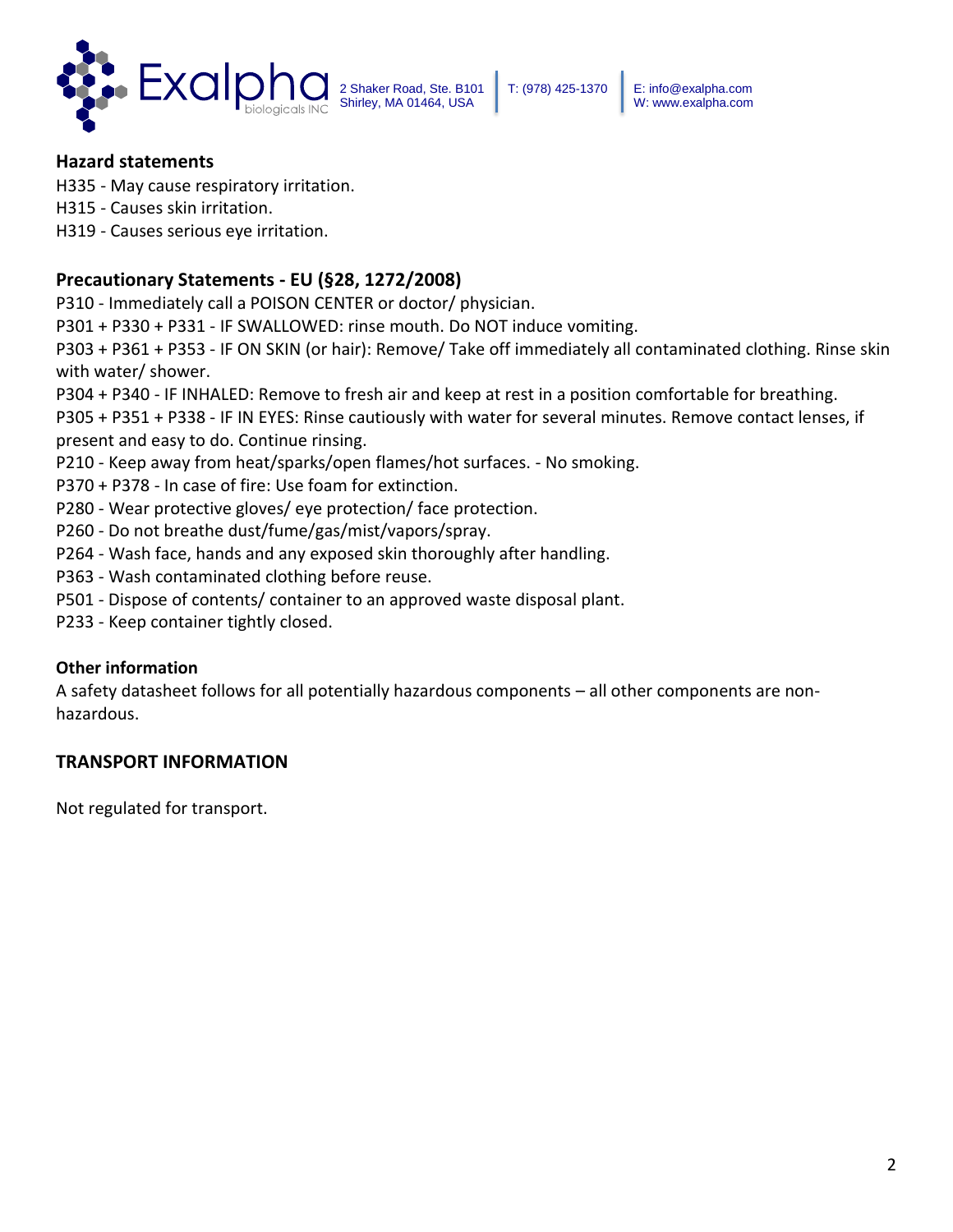

T: (978) 425-1370 E: info@exalpha.com W: www.exalpha.com

# **Safety Data Sheet**

# **Section 1: Product and Company Identification**

**Product Name: TMB Substrate Part Number: J0005** Kit Catalog Number: 10613002, 10613005 Kit Product Name: Double-stranded RNA (dsRNA) ELISA kit (J2 based)

Recommended use: For research use only

2 Shaker Road, Unit B101 Shirley, MA 01464 (978) 425-1370 (U.S.A.)

Manufacturer: Emergency Telephone Numbers: Exalpha Biologicals, Inc Contact National Poison Information Center

# **Section 2. Hazards Identification**

**GHS-Classification**

Ozone Not applicable **GHS Label elements, including precautionary statements**  Not dangerous. **Other information**  No information available.

# **Section 3. Composition/Information on Ingredients**

#### **3.1 Substances**

**For the full text of the H-Statements mentioned in this Section, see Section 16** 

| <b>Chemical Name</b>                                                  | <b>CAS-No</b> | Weight<br>% | Classification (Reg. 1272/2008)                              |
|-----------------------------------------------------------------------|---------------|-------------|--------------------------------------------------------------|
| <b>TMB</b><br>$(3,3^{\prime},5,5^{\prime}$ -<br>tetramethylbenzidine) | 54827-17-7    | $1 - 5$     | STOT SE 3 (H335) Skin Irrit. 2 (H315) Eye<br>Irrit. 2 (H319) |

# **Section 4. First Aid Measure**

**Eye contact:** Immediately flush with plenty of water. After initial flushing, remove any contact lenses and continue flushing for at least 15 minutes.

**Skin contact:** Wash off immediately with soap and plenty of water while removing all contaminated clothes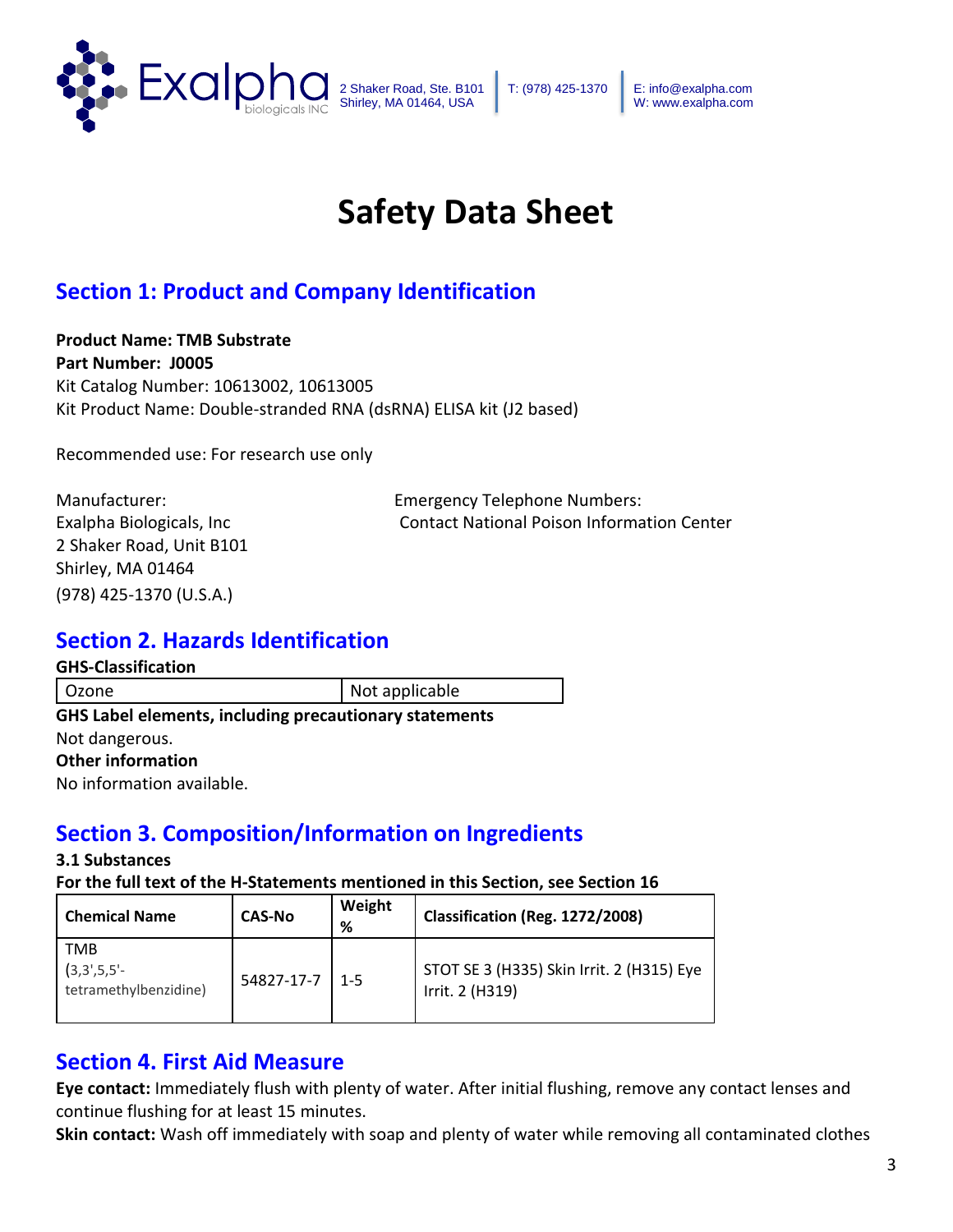

T: (978) 425-1370 E: info@exalpha.com W: www.exalpha.com

and shoes.

**Inhalation:** Move to fresh air. **Ingestion:** Clean mouth with water. Drink plenty of water.

**Notes to physician:** Treat symptomatically.

# **Section 5. Fire Fighting Measures**

**Flammable properties:** Not flammable.

**Flash point:** not determined.

**Suitable extinguishing media:** Use extinguishing measures that are appropriate to local circumstances and the surrounding environment.

**Explosion Data** 

**Sensitivity to Mechanical Impact:** None.

**Sensitivity to Static Discharge:** None.

**Protective equipment and precautions for firefighters:** As in any fire, wear self-contained breathing apparatus pressure-demand, MSHA/NIOSH (approved or equivalent) and full protective gear to prevent contact with skin and eyes.

# **Section 6. Accidental Release Measures**

**Personal precautions:** Ensure adequate ventilation. **Environmental precautions:** Try to prevent the material from entering drains or water courses. **Methods for containment:** Prevent further leakage or spillage if safe to do so. **Methods for cleaning up:** Pick up and transfer to properly labeled containers.

# **Section 7. Handling & Storage**

**Advice on safe handling:** Handle in accordance with good industrial hygiene and safety practice. **Technical measures/Storage conditions:** Keep containers tightly closed in a dry, cool and well-ventilated place.

# **Section 8. Exposure Controls and Personal Protection**

**Exposure Guidelines:** This product does not contain any hazardous materials with occupational exposure limits established by the region specific regulatory bodies.

**Engineering measures:** Showers, Eyewash stations, Ventilation systems.

**Personal protective equipment** 

**Eye/face protection:** No special protective equipment required.

**Skin and body protection:** No special protective equipment required.

**Respiratory protection:** If exposure limits are exceeded or irritation is experienced, NIOSH/MSHA approved respiratory protection should be worn. Positive-pressure supplied air respirators may be required for high airborne contaminant concentrations. Respiratory protection must be provided in accordance with current local regulations.

**Hygiene measures:** Handle in accordance with good industrial hygiene and safety practice.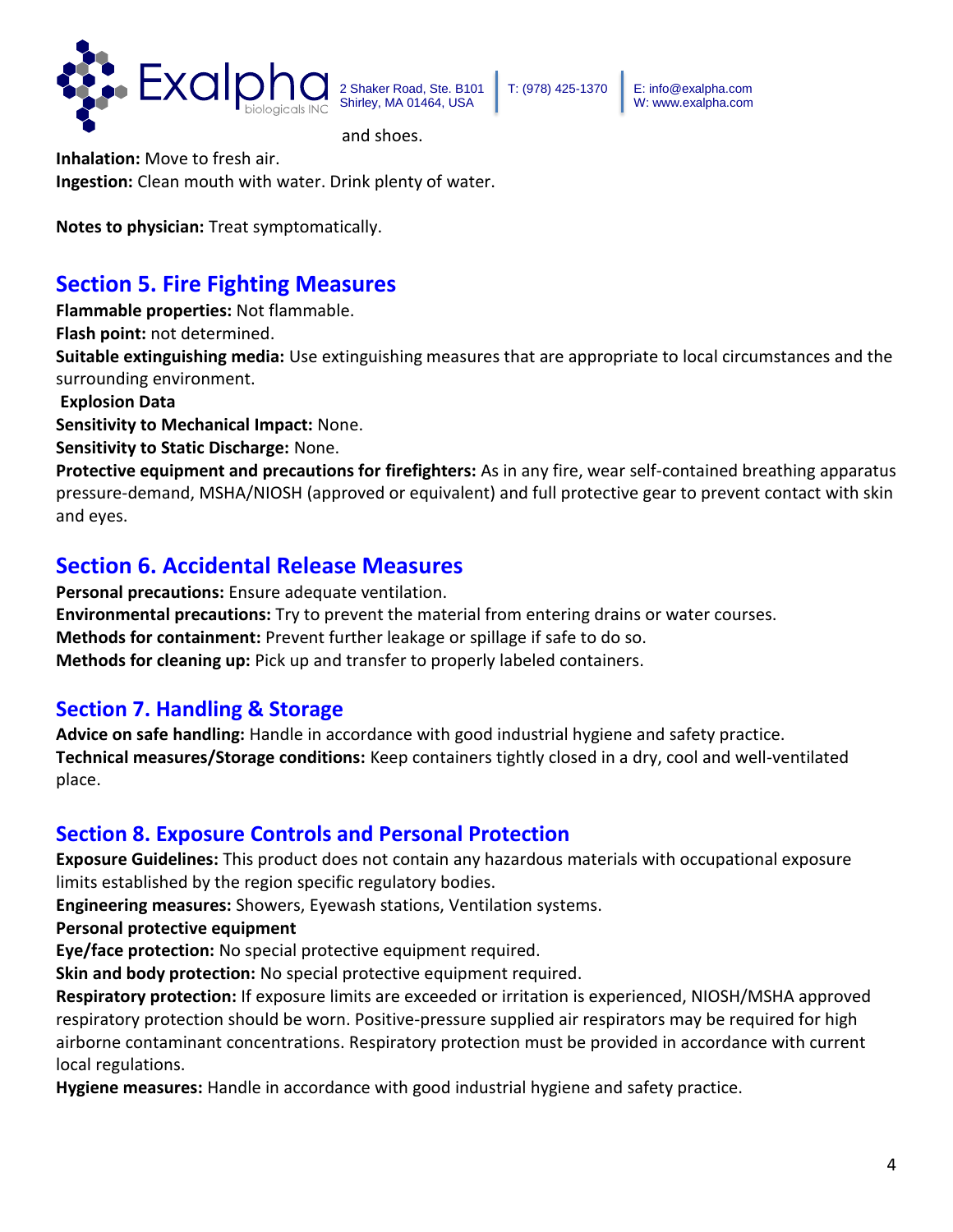

W: www.exalpha.com

# **Section 9. Physical and Chemical Properties**

**Appearance:** No information available. **Odor Threshold:** No information available. **pH:** No information available.

**Flash point:** No information available. **Decomposition temperature:** No information available. **Melting point/range:** No information available. **Explosion limits:** No information available. **Specific Gravity**: No data available. **Evaporation rate:** No information available. **Vapor density**: No data available. **Odor :** No information available. **Physical State at 20°C:** No information available. **Autoignition temperature:** No information available. **Boiling point/boiling range:** No information available. **Flammability Limits in Air:** No information available. **solubility:** No information available. **Vapor Pressure at 20°C (kPa):** No information available. **VOC Content (%):** Not applicable.

# **Section 10. Stability and reactivity**

**Stability:** Stable under recommended storage conditions. **Incompatible products:** None known based on information supplied. **Conditions to avoid:** None known based on information supplied. **Hazardous decomposition products:** None known based on information supplied. **Hazardous polymerization:** Hazardous polymerization does not occur.

# **Section 11. Toxicological Information**

**Acute toxicity Product Information:** Product does not present an acute toxicity hazard based on known or supplied information. **Chronic toxicity Target Organ Effects:** None known.

# **Section 12. Ecological Information**

**Ecotoxicity:** The environmental impact of this product has not been fully investigated.

## **Section 13. Disposal Considerations**

**Waste disposal methods:** This material, as supplied, is not a hazardous waste according to Federal regulations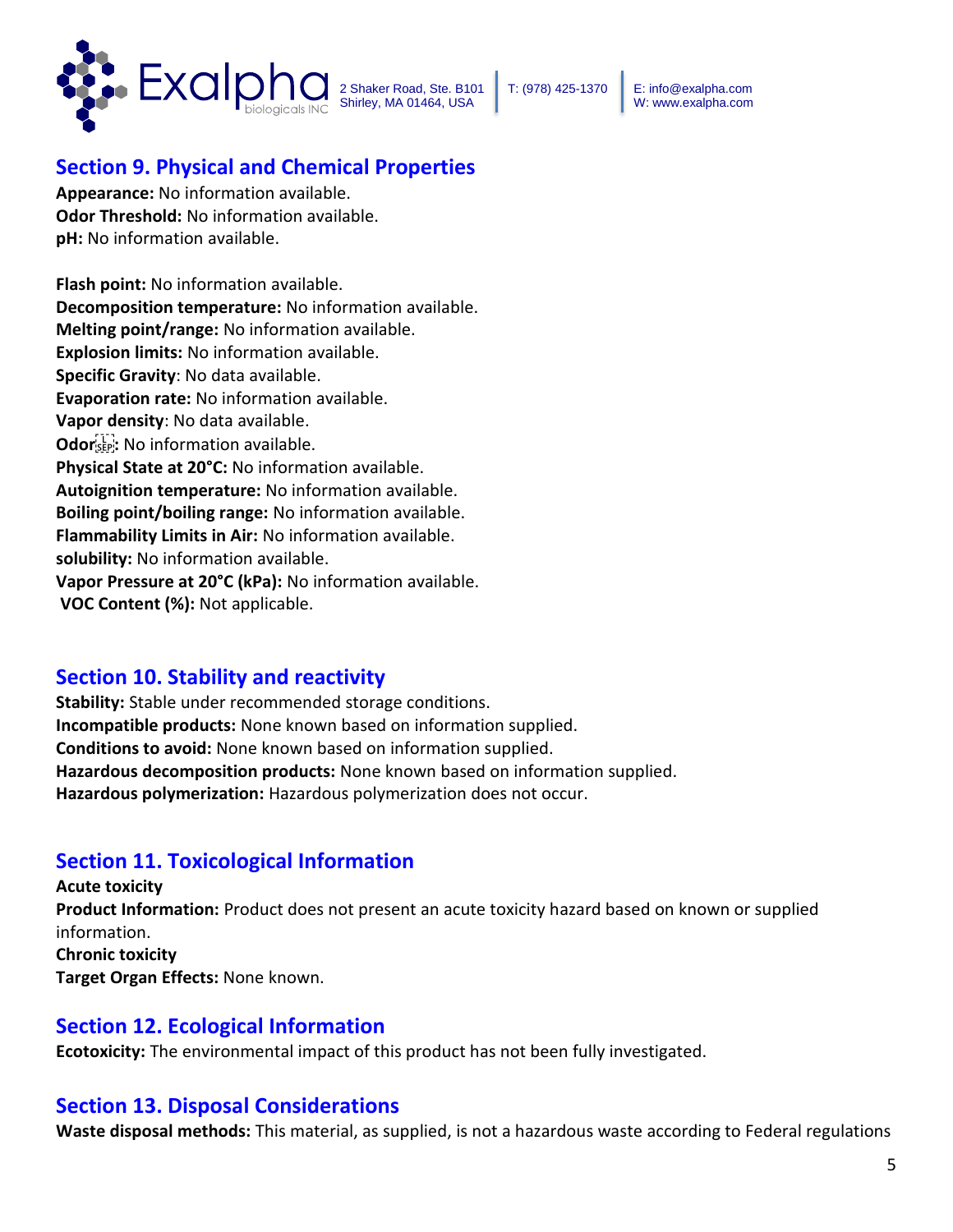

T: (978) 425-1370 E: info@exalpha.com W: www.exalpha.com

(40 CFR 261). This material could become a hazardous waste if it is mixed

with or otherwise comes in contact with a hazardous waste, if chemical additions are made to this material, or if the material is processed or otherwise altered. Consult 40 CFR 261 to determine whether the altered material is a hazardous waste. Consult the appropriate state, regional, or local regulations for additional requirements.

**Contaminated packaging:** Do not re-use empty containers.

# **Section 14. Transport Information**

**DOT:** Not dangerous goods. **IATA:** Not dangerous goods. **ADR:** Not dangerous goods.

# **Section 15. Regulatory Information**

### **U.S. Federal Regulations**

**SARA 313:** Section 313 of Title III of the Superfund Amendments and Reauthorization Act of 1986 (SARA). This product does not contain any chemicals which are subject to the reporting requirements of the Act and Title 40 of the Code of Federal Regulations, Part 372.

**SARA 311/312 Hazard Categories Acute Health Hazard** no **Chronic Health Hazard** no **Fire Hazard** no **Sudden Release of Pressure Hazard** no **Reactive Hazard** no **Clean Water Act:** This product does not contain any substances regulated as pollutants pursuant to the Clean Water Act (40 CFR 122.21 and 40 CFR 122.42).

**CERCLA:** This material, as supplied, does not contain any substances regulated as hazardous substances under the Comprehensive Environmental Response Compensation and Liability Act (CERCLA) (40 CFR 302) or the Superfund Amendments and Reauthorization Act (SARA) (40 CFR 355). There may be specific reporting requirements at the local, regional, or state level pertaining to releases of this material.

## **U.S. State Regulations**

#### **California Proposition 65**

This product does not contain any Proposition 65 chemicals.

#### **U.S. State Right-to-Know Regulations**

All chemical substances in this product are listed as "Active" in the EPA (Environmental Protection Agency) "TSCA Inventory Notification (ActiveInactive) Requirements Rule" ("the Final Rule") of Feb 2019, as amended Feb 2021 or are otherwise exempt, or regulated by other agencies such as FDA or FIFRA

## **International Regulations**

**WHMIS Note:** This product has been classified in accordance with the hazard criteria of the Controlled Products Regulations (CPR) and the MSDS contains all the information required by the CPR.

# **Section 16. Other information**

**Full text of H-Statements referred to under sections 2 and 3**  H335 - May cause respiratory irritation.